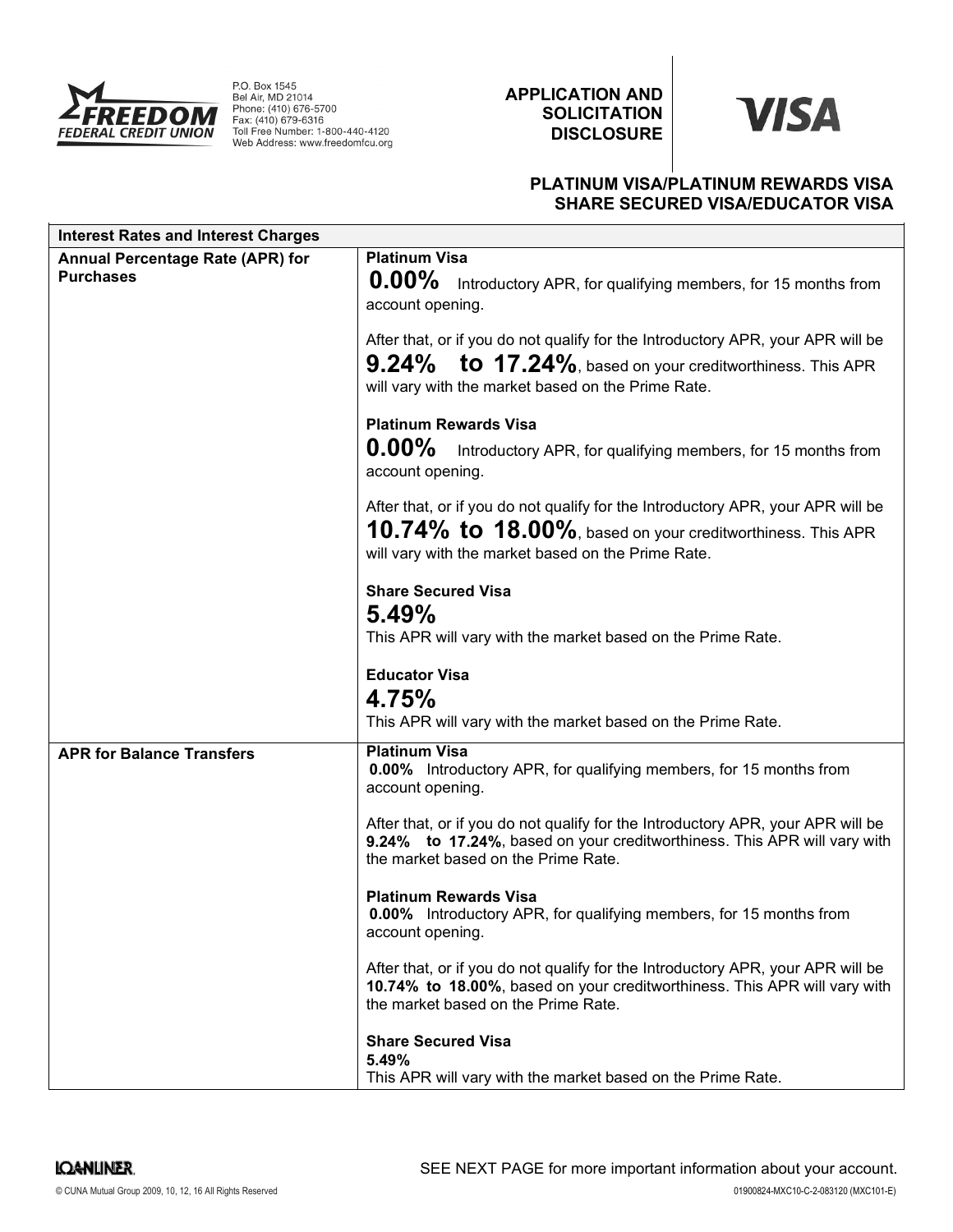| <b>APR for Cash Advances</b>                                                                                                          | <b>Platinum Visa</b><br>9.24% to 17.24%, when you open your account, based on your<br>creditworthiness. This APR will vary with the market based on the Prime<br>Rate.                             |
|---------------------------------------------------------------------------------------------------------------------------------------|----------------------------------------------------------------------------------------------------------------------------------------------------------------------------------------------------|
|                                                                                                                                       | <b>Platinum Rewards Visa</b><br>10.74% to 18.00%, when you open your account, based on your<br>creditworthiness. This APR will vary with the market based on the Prime<br>Rate.                    |
|                                                                                                                                       | <b>Share Secured Visa</b><br>5.49%<br>This APR will vary with the market based on the Prime Rate.                                                                                                  |
|                                                                                                                                       | <b>Educator Visa</b><br>4.75%<br>This APR will vary with the market based on the Prime Rate.                                                                                                       |
| How to Avoid Paying Interest on<br><b>Purchases</b>                                                                                   | Your due date is at least 25 days after the close of each billing cycle. We will<br>not charge you any interest on purchases if you pay your entire balance by<br>the due date each month.         |
| For Credit Card Tips from the<br><b>Consumer Financial Protection Bureau</b>                                                          | To learn more about factors to consider when applying for or using a<br>credit card, visit the website of the Consumer Financial Protection<br>Bureau at http://www.consumerfinance.gov/learnmore. |
| <b>Fees</b>                                                                                                                           |                                                                                                                                                                                                    |
| <b>Transaction Fees</b><br>- Balance Transfer Fee - Platinum Visa,<br>Platinum Rewards Visa<br>- Balance Transfer Fee - Share Secured | <b>3.00%</b> of the amount of each balance transfer<br><b>None</b>                                                                                                                                 |
| Visa, Educator Visa<br>- Cash Advance Fee<br>- Foreign Transaction Fee                                                                | \$10.00 or 2.00% of the amount of each cash advance, whichever is greater<br>1.00% of each transaction in U.S. dollars                                                                             |
| <b>Penalty Fees</b><br>- Late Payment Fee<br>- Returned Payment Fee                                                                   | Up to \$40.00<br>Up to \$40.00                                                                                                                                                                     |

How We Will Calculate Your Balance:

We use a method called "average daily balance (including new purchases)."

## Promotional Period for Introductory APR - Platinum Visa, Platinum Rewards Visa:

The Introductory APR for purchases and balance transfers will apply to transactions posted to your account during the first 90 days following the opening of your account. Any existing balances on Freedom of Maryland Federal Credit Union loan or credit card accounts are not eligible for the Introductory APR for balance transfers.

## Loss of Introductory APR:

We may end your Introductory APR for purchases and balance transfers and apply the prevailing non-introductory APR if you are 60 days late in making a payment.

## Effective Date:

The information about the costs of the card described in this application is accurate as of: June 17, 2022This information may have changed after that date. To find out what may have changed, contact the Credit Union.

For California Borrowers, the Platinum Visa, Platinum Rewards Visa, Share Secured Visa and Educator Visa are secured credit cards. Credit extended under this credit card account is secured by various personal property and money including, but not limited to: (a) any goods you purchase with this account, (b) any shares you specifically pledge as collateral for this account on a separate Pledge of Shares, (c) all shares you have in any individual or joint account with the Credit Union excluding shares in an Individual Retirement Account or in any other account that would lose special tax treatment under state or federal law, and (d) collateral securing other loans you have with the Credit Union excluding dwellings. Notwithstanding the foregoing, you acknowledge and agree that during any periods when you are a covered borrower under the Military Lending Act your credit card